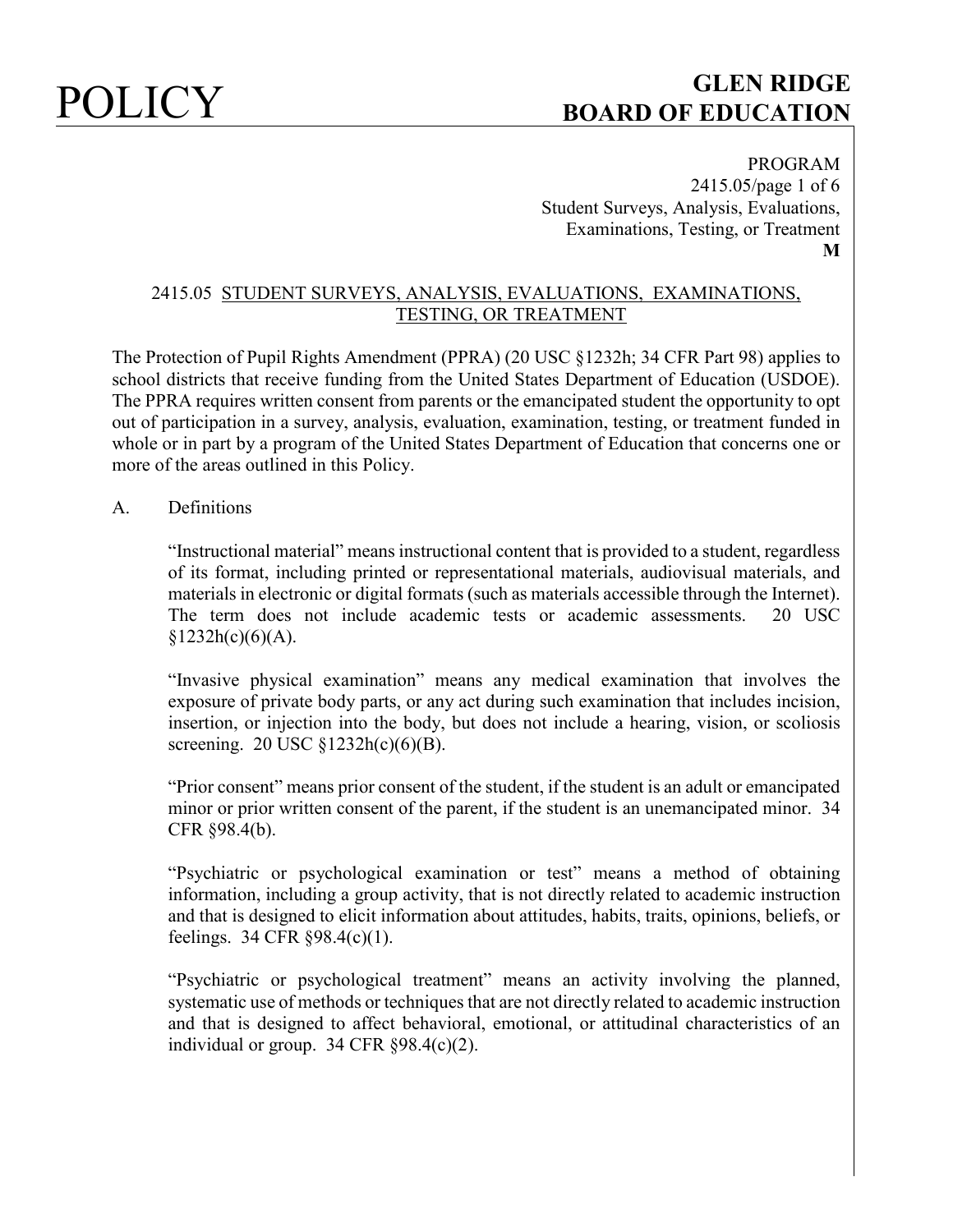

PROGRAM 2415.05/page 2 of 6 Student Surveys, Analysis, Evaluations, Examinations, Testing, or Treatment

"Research or experimentation program or project" means any program or project in any program that is funded in whole or in part by the Federal Government and is designed to explore or develop new or unproven teaching methods or techniques. 34 CFR §98.3(b).

- B. Parents' or Emancipated Students' Right to Inspection of Materials 34 CFR §98.3 and 20 USC §1232(c)
	- 1. All instructional material, including teachers' manuals, films, tapes, or other supplementary instructional material which will be used in connection with any survey, analysis, or evaluation as part of any applicable program or any research or experimentation program or project shall be available for inspection by the parents of the children engaged in such program or project in accordance with 20 USC §1232h(a) and 34 CFR §98.3(a).
		- a. The district shall provide reasonable access to instructional material within a reasonable period of time after the request is received in accordance with 20 USC §1232h(c)(1)(C)(ii).
	- 2. The parent shall have the right, upon request, to inspect a survey created by a third party before the survey is administered or distributed to their student pursuant to 20 USC  $§1232h(c)(1)(A)(i)$ .
		- a. The district shall provide reasonable access to such survey within a reasonable period of time after the request is received in accordance with 20 USC §1232h(c)(1)(A)(ii).
	- 3. The parent shall have the right, upon request, to inspect any instrument used in the collection of personal information from students for the purpose of marketing or for selling that information (or otherwise providing that information to others for that purpose), before the instrument is administered or distributed to their student pursuant to 20 USC  $$1232h(c)(1)(F)(i)$ .
		- a. The district shall provide reasonable access to such instrument within a reasonable period of time after the request is received in accordance with 20 USC §1232h(c)(1)(F)(ii).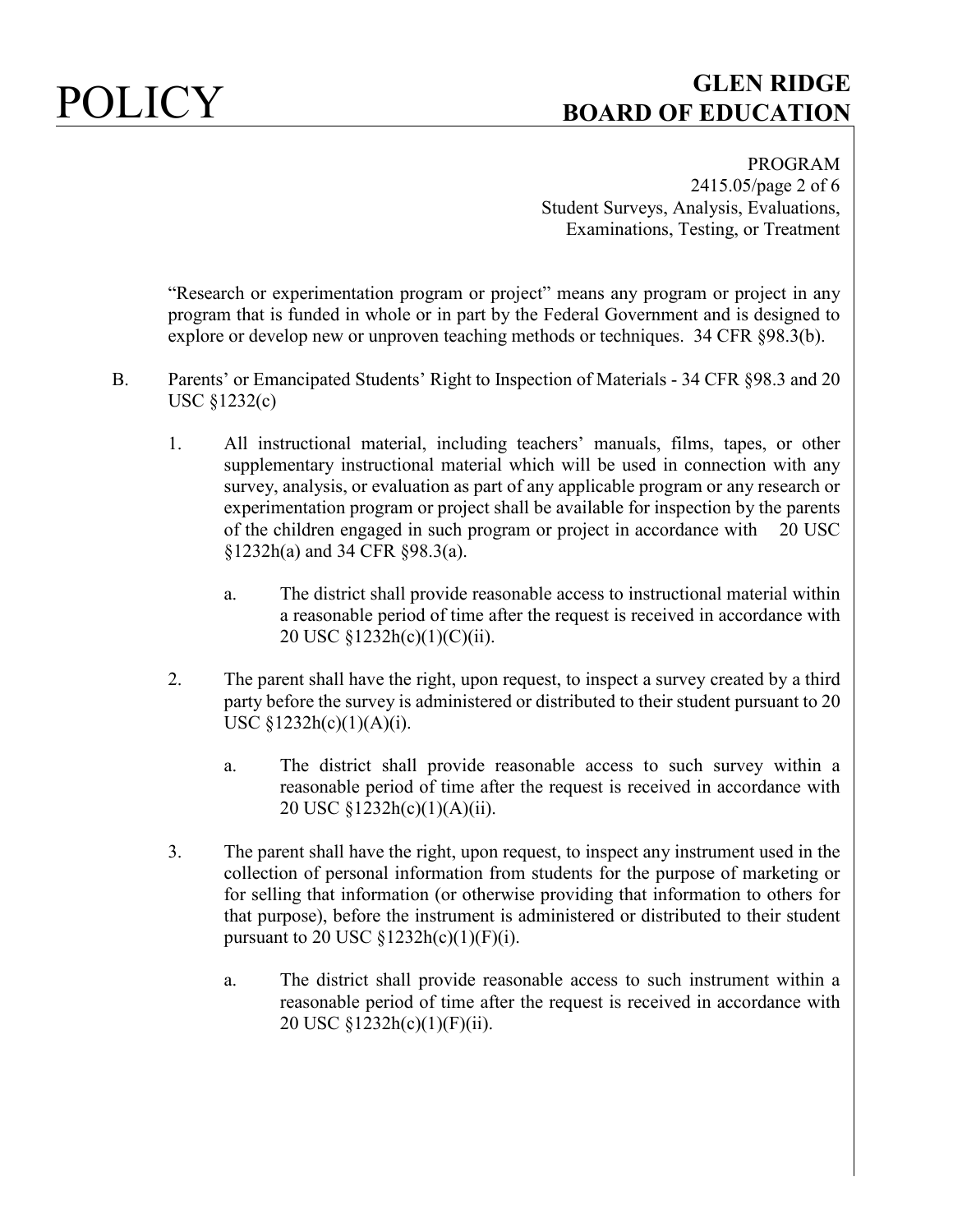

PROGRAM 2415.05/page 3 of 6 Student Surveys, Analysis, Evaluations, Examinations, Testing, or Treatment

- C. Protection of Students' Privacy in Examination, Testing, or Treatment with Prior Consent - 34 CFR §98.4
	- 1. In accordance with 34 CFR §98.4(a) no student shall be required, as part of any program funded in whole or in part by a program of the USDOE, to submit without prior consent to psychiatric examination, testing, or treatment, or psychological examination, testing, or treatment, in which the primary purpose is to reveal information concerning one or more of the following:
		- a. Political affiliations;
		- b. Mental and psychological problems potentially embarrassing to the student or the student's family;
		- c. Sex behavior and attitudes;
		- d. Illegal, anti-social, self-incriminating, and demeaning behavior;
		- e. Critical appraisals of other individuals with whom the student has close family relationships;
		- f. Legally recognized privileged and analogous relationships, such as those of lawyers, physicians, and ministers; or
		- g. Income, other than that required by law to determine eligibility for participation in a program or for receiving financial assistance under a program.
- D. Protections of Students' Rights for Surveys, Analysis, or Evaluation 20 USC §1232h
	- 1. In accordance with 20 USC §1232h(b) no student shall be required, as part of any applicable program, to submit to a survey, analysis, or evaluation, without prior consent, that reveals information concerning:
		- a. Political affiliations or beliefs of the student or the student's parent;
		- b. Mental and psychological problems of the student or the student's family;
		- c. Sex behavior or attitudes;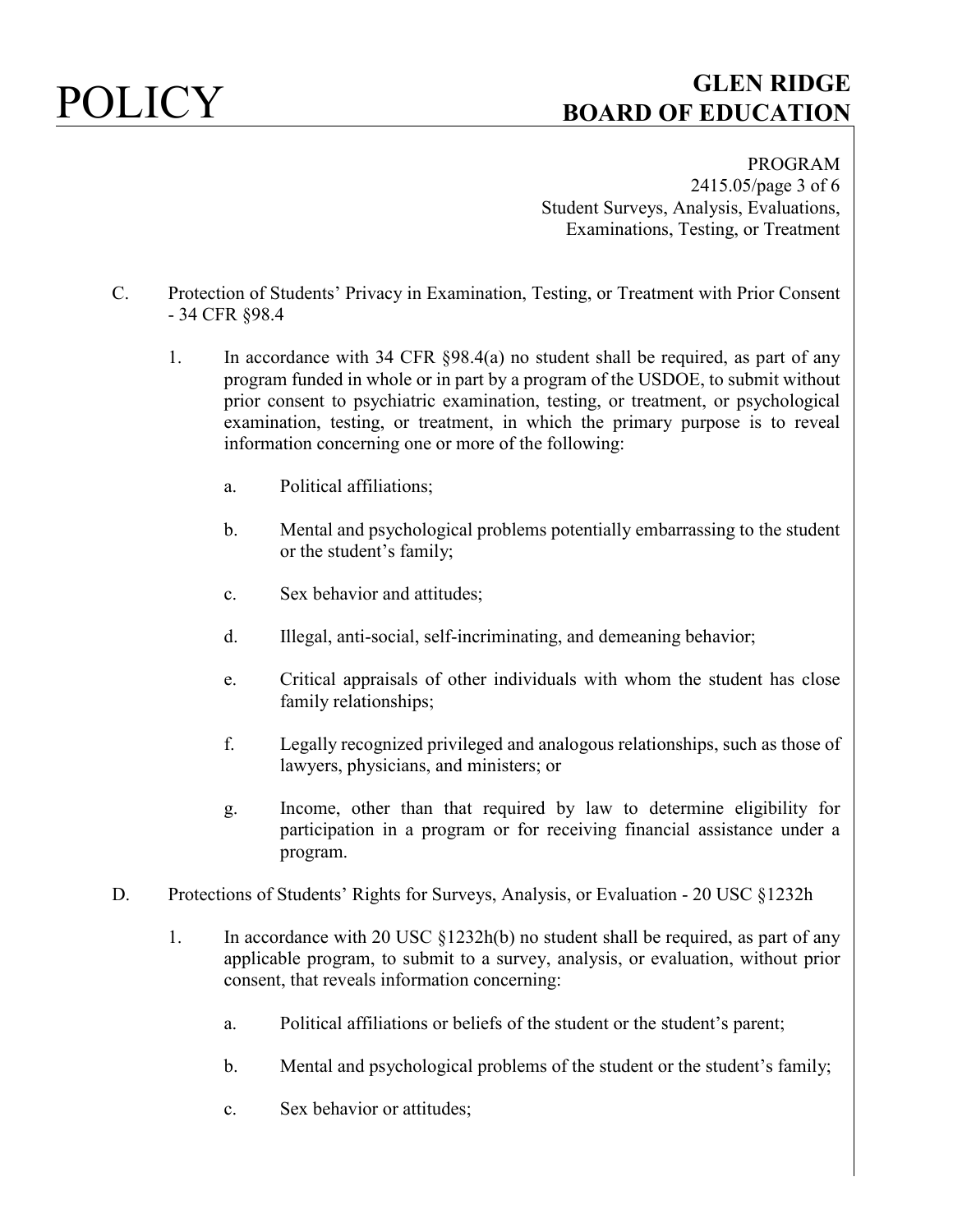PROGRAM 2415.05/page 4 of 6 Student Surveys, Analysis, Evaluations, Examinations, Testing, or Treatment

- d. Illegal, anti-social, self-incriminating, or demeaning behavior;
- e. Critical appraisals of other individuals with whom the student has close family relationships;
- f. Legally recognized privileged and analogous relationships, such as those of lawyers, physicians, and ministers;
- g. Religious practices, affiliations, or beliefs of the student or student's parent; or
- h. Income, (other than that required by law to determine eligibility for participation in a program or for receiving financial assistance under a program).
- 2. Parents' or Emancipated Students' Right to Opt Out 20 USC §1232h(c)(2)
	- a. The district shall provide notice and offer an opportunity for parents to opt their student out or for emancipated students to opt out of participation in the following activities:
		- (1) Activities involving the collection, disclosure, or use of personal information collected from students for the purpose of marketing or for selling that information (or otherwise providing that information to others for that purpose).
		- (2) The administration of any survey containing one or more of the items listed in D.1. above.
		- (3) Any nonemergency, invasive physical examination or screening that is:
			- (a) Required as a condition of attendance;
			- (b) Administered by the school and scheduled by the school in advance; and
			- (c) Not necessary to protect the immediate health and safety of the student, or of other students.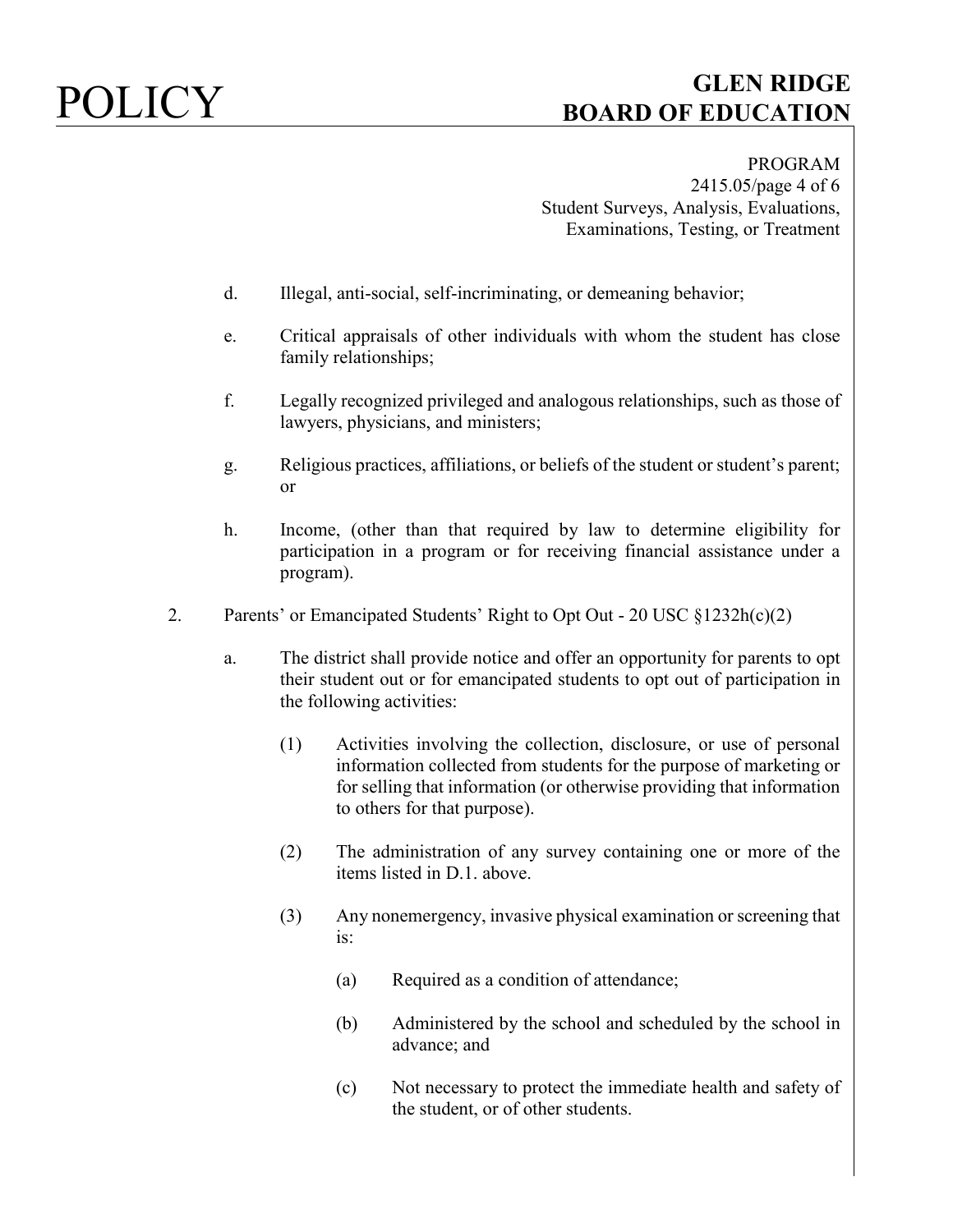PROGRAM 2415.05/page 5 of 6 Student Surveys, Analysis, Evaluations, Examinations, Testing, or Treatment

- b. The district shall directly notify parents at least annually at the beginning of the school year of the specific or approximate dates during the school year when activities described in D.2.a. above are scheduled or expected to be scheduled in accordance with 20 USC  $\S 1232h(c)(2)(B)$ .
- 3. Exceptions 20 USC  $\S 1232h(c)(4)$ 
	- a. The provisions of 20 USC §1232h do not apply to the collection, disclosure, or use of personal information collected from students for the exclusive purpose of developing, evaluating, or providing educational products or services for, or to, students or educational institutions, such as the following:
		- (1) College or other postsecondary education recruitment, or military recruitment in accordance with Policy 9713;
		- (2) Book clubs, magazines, and programs providing access to low-cost literary products;
		- (3) Curriculum and instructional materials used by schools in the district;
		- (4) Tests and assessments used by schools in the district to provide cognitive, evaluative, diagnostic, clinical, aptitude, or achievement information about students (or to generate other statistically useful data for the purpose of securing such tests and assessments) and the subsequent analysis and public release of the aggregate data from such tests and assessments;
		- (5) The sale by students of products or services to raise funds for schoolrelated or education-related activities; and
		- (6) Student recognition programs.
	- b. The provisions of this Policy:
		- (1) Shall not be construed to preempt applicable provisions of New Jersey law that require parental notification; and